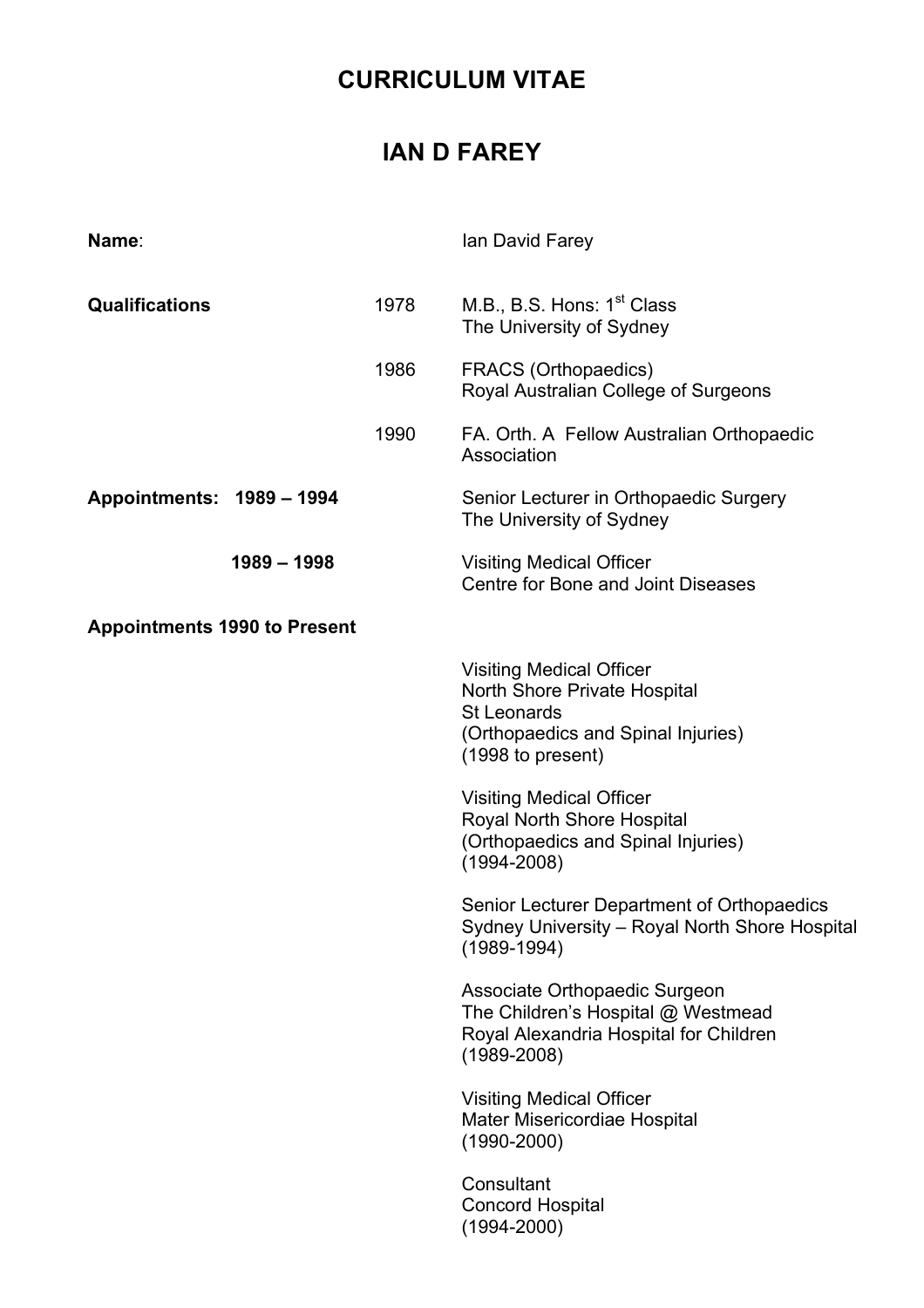| <b>Consultant Spinal Surgeon</b><br><b>Royal Prince Alfred Hospital</b><br>$(1990-present)$                                                                                         |
|-------------------------------------------------------------------------------------------------------------------------------------------------------------------------------------|
| <b>Consultant Spinal Surgeon</b><br><b>Rachel Forster Hospital</b><br>Rheumatology Unit and Institute of<br>Orthopaedics.<br><b>Royal Prince Alfred Hospital</b><br>$(1990 - 2000)$ |
|                                                                                                                                                                                     |

**President Spine Society of Australia 2004 - 2006**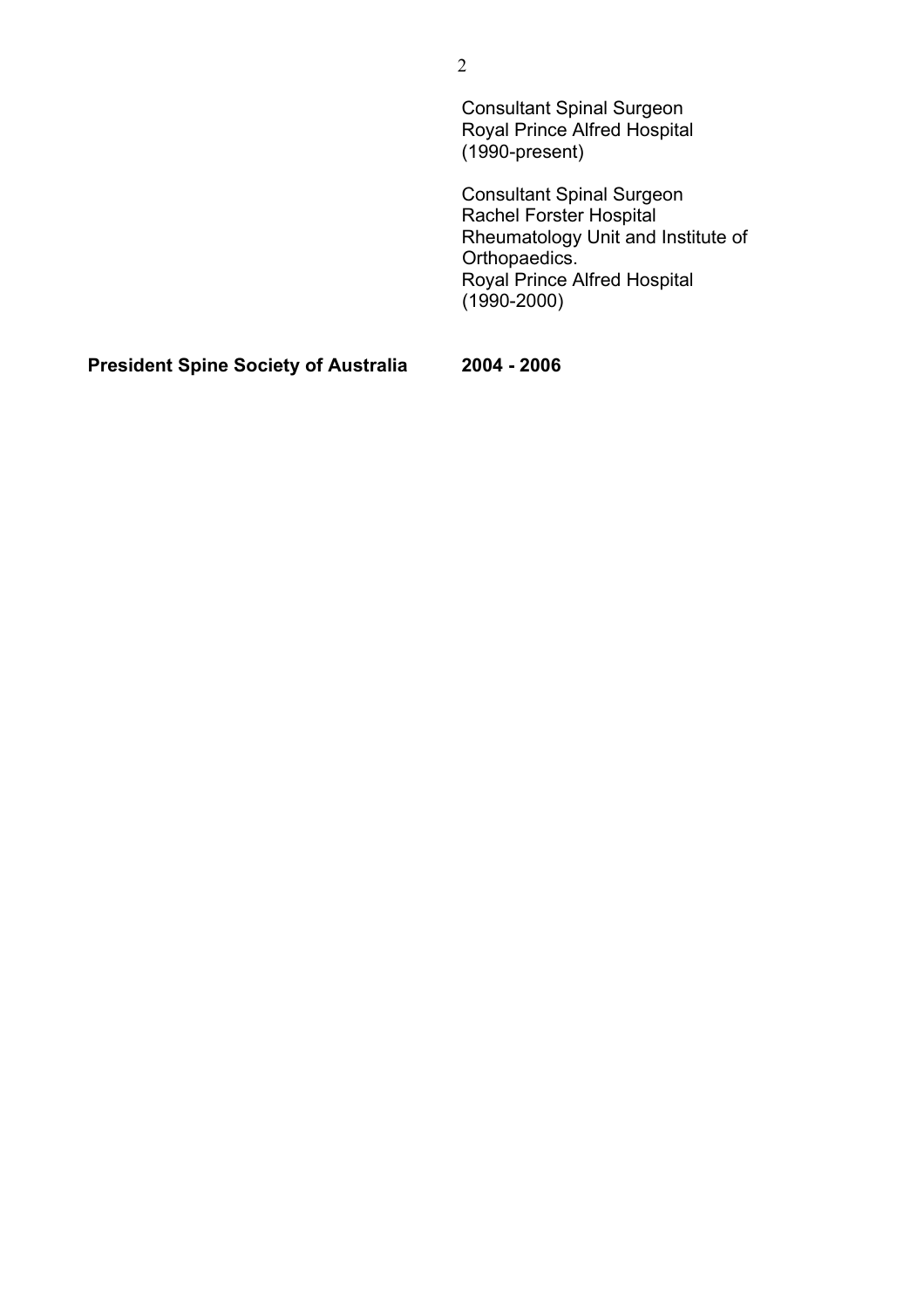| <b>POST-GRADUATE TRAINING</b>              |           |                                                                                                                            |
|--------------------------------------------|-----------|----------------------------------------------------------------------------------------------------------------------------|
| AND APPOINTMENTS: 1979-1980                |           | Intern and Resident Medical Officer<br>Royal Prince Alfred Hospital Sydney                                                 |
|                                            | 1981-1982 | Surgical Registrar - General Surgery<br>Royal Prince Alfred Hospital Sydney                                                |
|                                            | 1983-1986 | <b>Orthopaedic Registrar</b><br>New South Wales Training Programme<br>Australian Orthopaedic Association                   |
|                                            | 1987-1989 | <b>Senior Clinical Fellow</b><br><b>Spinal Reconstructive Surgery</b><br><b>Johns Hopkins Hospital</b><br><b>Baltimore</b> |
| Awards/Honours:                            | 1975      | <b>Prosector of Anatomy</b><br>The University of Sydney                                                                    |
|                                            | 1987-1989 | Zimmer Overseas Travelling Fellow in<br>Orthopaedics                                                                       |
| <b>Award</b>                               | 2015      | <b>Bruce Shepherd Medal</b>                                                                                                |
| <b>Scientific Research</b><br><b>Award</b> | 1989      | The Volvo Award in Basic Science Research                                                                                  |
|                                            |           | Device Related Osteoporosis with Spinal<br>Instrumentation<br>A Canine Model                                               |
|                                            |           | International Society for Study of the Lumbar Spine                                                                        |
| <b>Fellow/Member:</b>                      |           | <b>Australian Orthopaedic Association</b>                                                                                  |
|                                            |           | Australian Society of Orthopaedic Surgeons                                                                                 |
|                                            |           | Australian-American Orthopaedic Association                                                                                |
|                                            |           | <b>Australian Medical Association</b>                                                                                      |
|                                            |           | <b>Cervical Spine Research Society</b>                                                                                     |
|                                            |           | Group International - Cotrel-Dubousset                                                                                     |
|                                            |           | Spine Society of Australia                                                                                                 |
|                                            |           | <b>Western Pacific Orthopaedic Association</b>                                                                             |
|                                            |           | Asia Pacific Cervical Spine Society                                                                                        |
|                                            |           | Asia Pacific Cervical Spine Research Society                                                                               |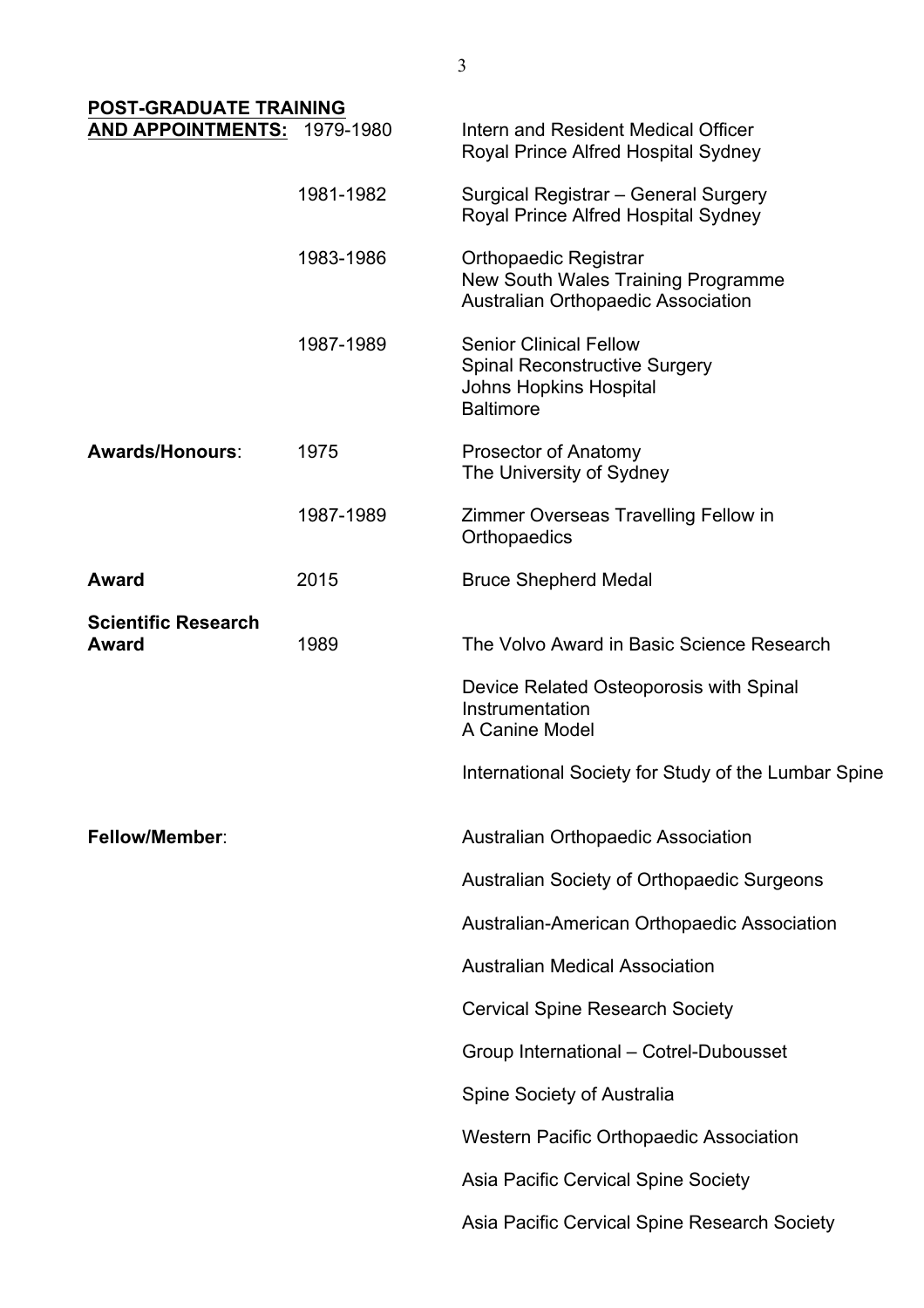|                              |               | 4<br><b>Australian Doctors' Fund</b>                                                              |
|------------------------------|---------------|---------------------------------------------------------------------------------------------------|
| <b>Committee Membership:</b> |               | <b>Resident Medical Officer</b><br><b>Training Committee</b><br><b>Royal North Shore Hospital</b> |
|                              |               | Board of Studies Australian Orthopaedic<br>Association<br>Chairman Membership Committee           |
|                              |               | Spine Society of Australia                                                                        |
|                              |               | <b>Committee for Spinal Surgery</b><br><b>Training Australia</b>                                  |
|                              | 1995-1996     | Australian Orthopaedic Association Registrar<br><b>Training Selection Committee</b>               |
|                              | $1993 - 2008$ | <b>Supervisor of Surgical Training</b><br><b>Royal North Shore Hospital</b>                       |
|                              |               |                                                                                                   |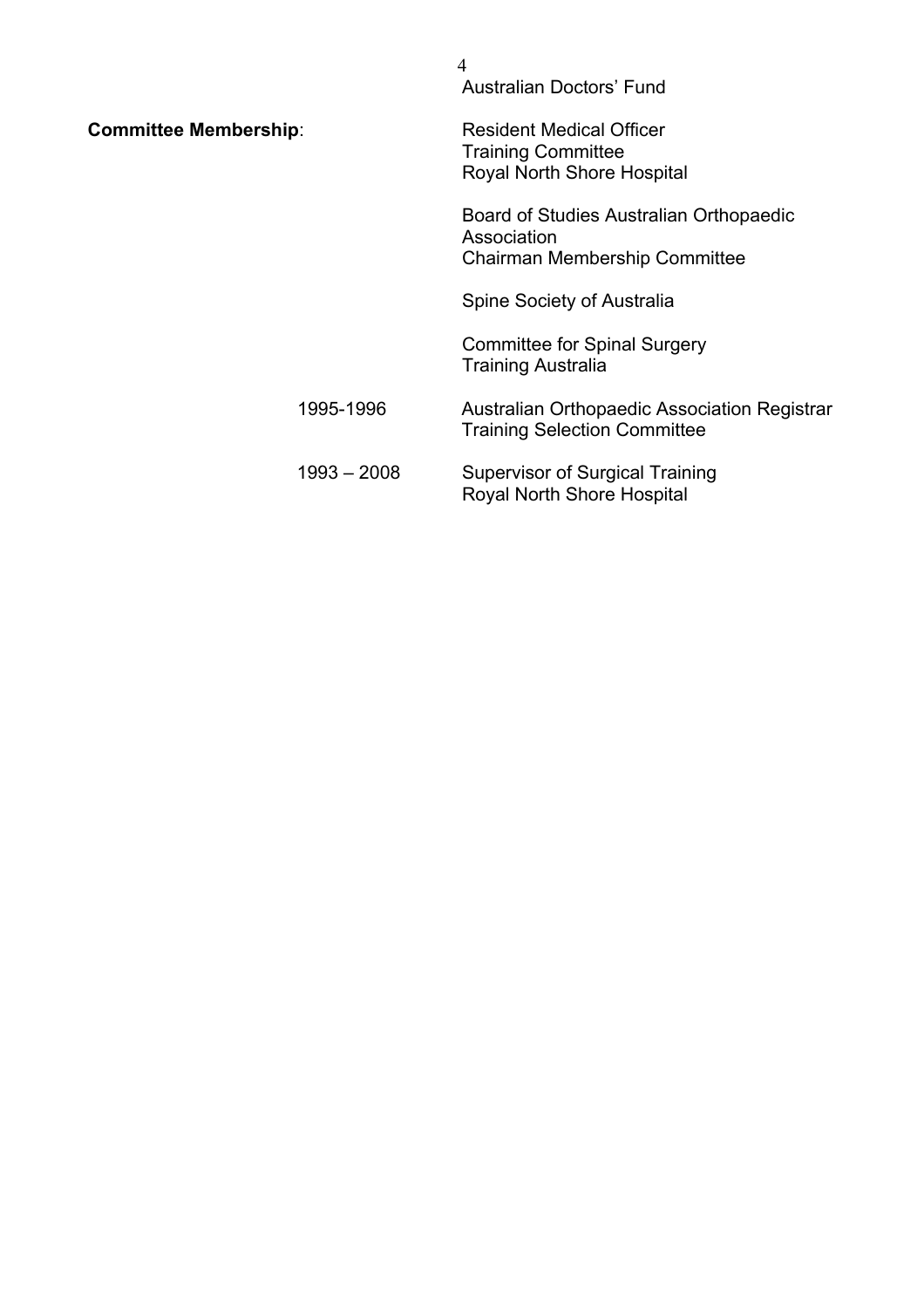# **Book Chapters – 1996**

### **I D FAREY**

| $\mathbf 1$ . | Anterior Approach for Anterior Cervical Discectomy, Corpectomy<br><b>And Anterior Plating</b>               |
|---------------|-------------------------------------------------------------------------------------------------------------|
|               | In: Anterior Approaches in Spinal Surgery<br>Editor: T. Zdeblick<br><b>Quality Medical Publishing 1999.</b> |
| 2.            | Sporting Injuries to the Spine                                                                              |
|               | Editor: Eugene Sherry                                                                                       |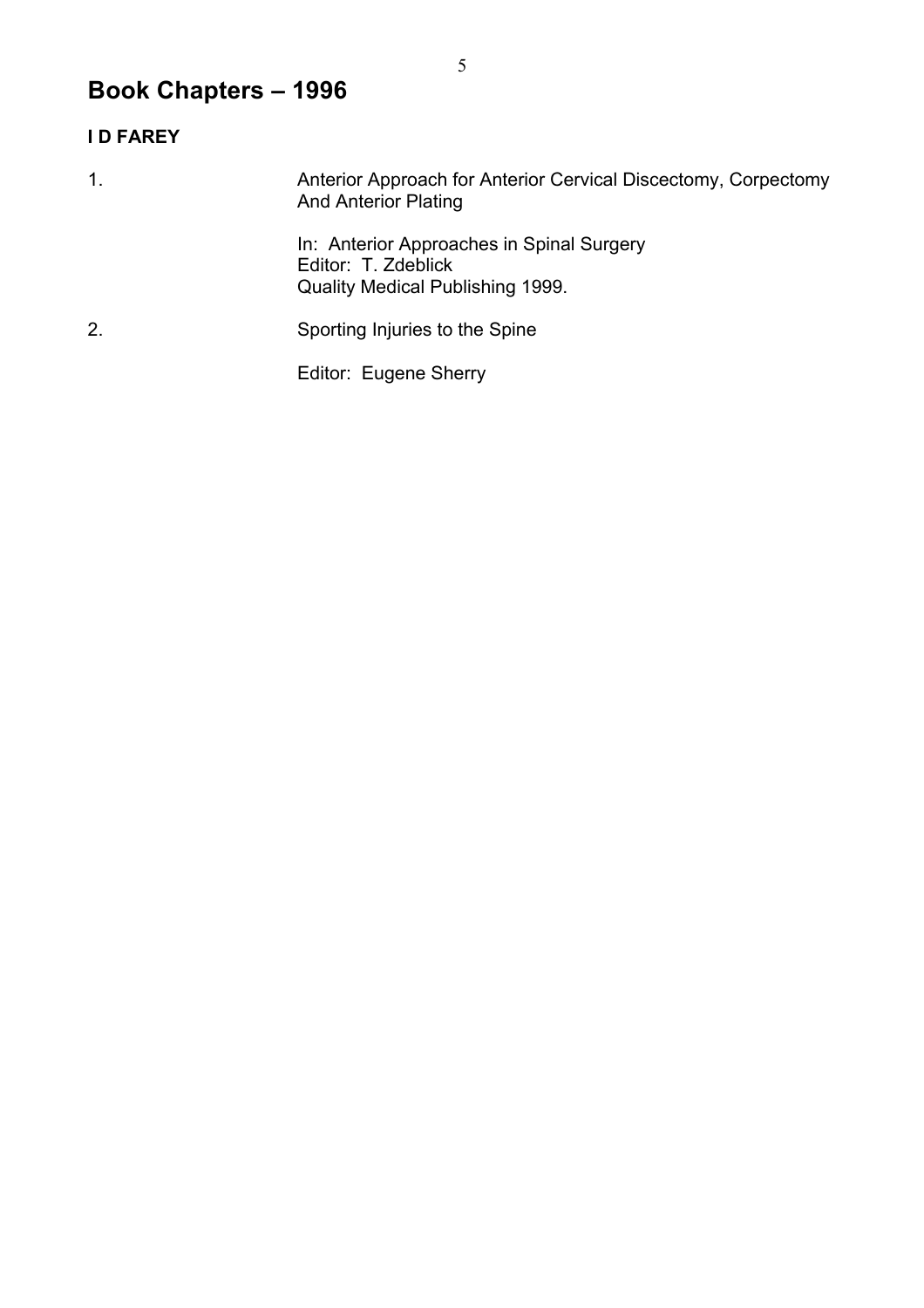#### **PUBLICATIONS**

#### **I D FAREY**

1. (With Harris, J.P., May, J.)

LIMITATIONS OF HUMAN UMBILICAL VEIN GRAFTS. Surgery. Vol96, pp.23-27, 1984

2. (With Sutterlin, C.E., Warden, K.E., McAfee, P.C.)

BIOMECHANICAL EVALUATION OF CERVICAL SPINAL STABILIZATION METHODS IN A BOVINE MODEL. Orthopaedic Transactions. Vol.12, pp52, 1988.

- 3. (With Sutterlin, C. E., McAfee, P.C., Warden, K. E., Rey, R. M.) A BIOMECHANICAL EVALUATION OF CERVICAL SPINAL STABILIZATION METHODS IN A BOVINE MODEL: STATIC AND CYCLICAL LOADING. Spine. Vol 13, pp. 795-802, 1988
- 4. (With McAfee, P.C., Warden, K.E., Gurr, K.R.) BIOMECHANICAL EVALUATON OF LUMBAR SPINE STABILIZATION METHODS. A BOVINE CORPECTOMY MODEL. Septiemes Journies de la Pitie, Masson, Paris 1988
- 5. (With McAfee, P.C., Regan, J.J., Gurr, K.R., Warden, K.E.) THE BIOMECHANICAL AND HISTOMORPHOMETRIC PROPERTIES OF ANTERIOR LUMBAR FUSION. A CANINE MODEL. Journal of Spinal Disorders. Vol 1, No 2, pp 101-110, 1988.
- 6. (With Chang K.W., McAfee, P.C., Warden, K.E.) A COMPARATIVE BIOMECHANICAL STUDY OF SPINAL FIXATION USING THE COMBINATION SPINAL ROD PLATE AND TRANSPEDICULAR SCREW FIXATION SYSTEM. Journal of Spinal Disorders. Vol 1, No 4, pp 257-277, 1988.
- 7. (With Taylor, T.K.F.) ANTERIOR VERTEBRECTOMY AND QUADRIPARESIS DUE TO CERVICAL BURST FRACTURES. Proceedings: Journal of Bone and Joint Surgery (British) Vol. 70B, pp 262, 1988.
- 8. (With Sutterlin, M.D., Warden, M.E., McAfee, P.C.) BIOMECHANICAL EVALUATION OF CERVICAL SPINAL STABILIZATION METHODS IN A BOVINE MODEL. Orthopaedic Transactions. Vol 12, No 1, pp 52, 1988.
- 9. (With McAfee, P.C., Riley, R., Gurr, K.) A ROENTGENOGRAPHIC AND BIOMECHANICAL ANALYSIS OF LUMBAR FUSIONS. Orthopaedic Transactions. Vol. 12, No 3, 1988.
- 10. (With McAfee, P.C., Gurr, K.R., Randolph, M.A.)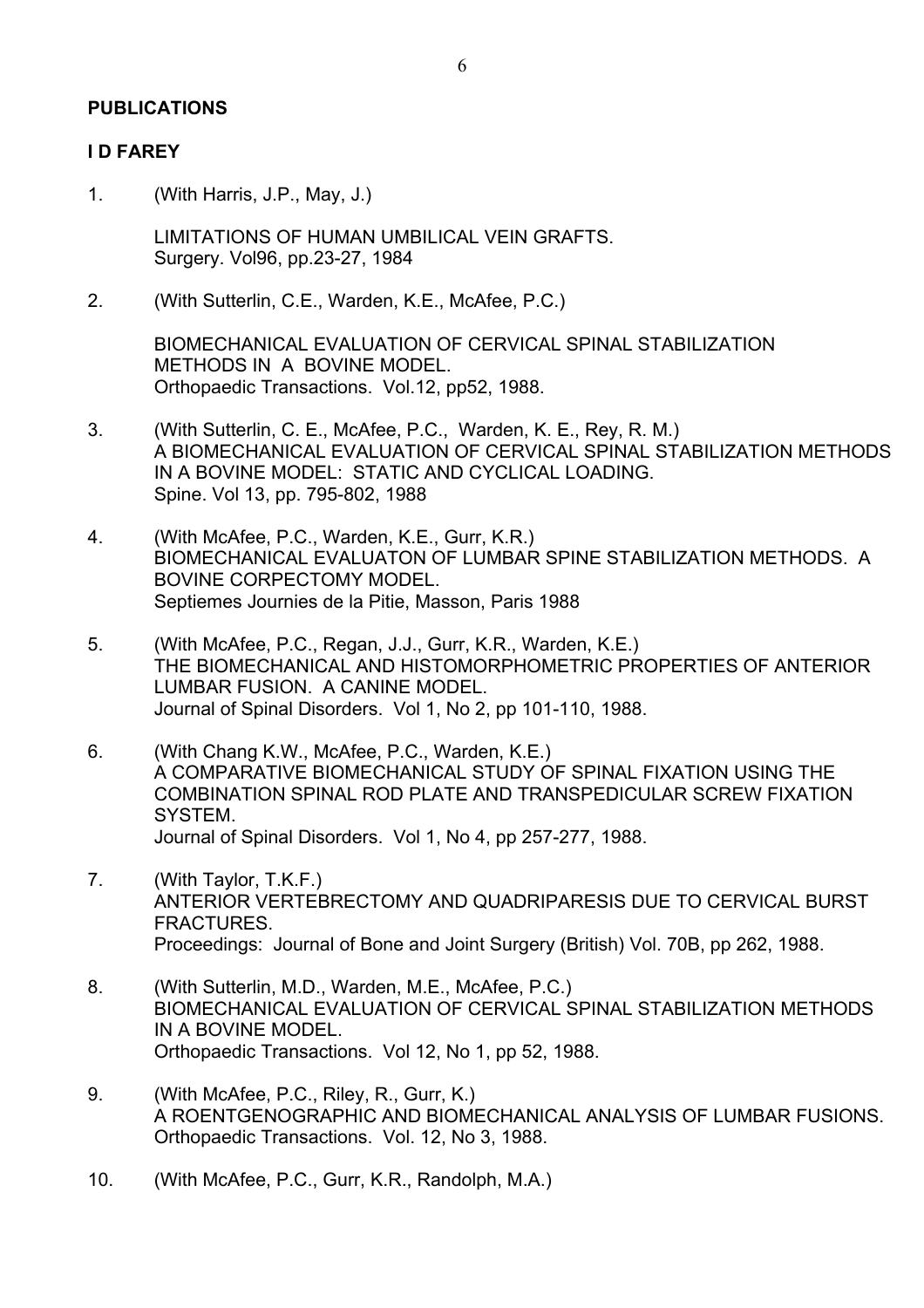A QUANTITATIVE HISTOLOGIC STUDY OF THE INFLUENCE OF HARRINGTON AND LUQUE INSTRUMENTATION ON SPINAL FUSION. Orthopaedic Transactions. Vol 13,No 1, pp.98, 1989.

- 11. (With McAfee, P.C., Davis, R., Long, D.M.) POSTERIOR FORAMINOTOMIES, STABILIZATION AND FUSION FOR FAILED ANTERIOR CERVICAL FUSION. Orthopaedic Transactions. Vol 13, No. 2, pp. 210, 1989.
- 12. (With Sutterlin, C.E., McAfee, P.C., Warden, K.E., Rey, R.) A BIOMECHANICAL EVALUATION OF CERVICAL SPINAL STABILIZATION METHODS IN A BOVINE MODEL. Orthopaedic Transactions. Vol 13, No 2, pp. 66, 1989.
- 13. (With McAfee, P.C., Sutterlin, C.E., Warden, K.E.) 1989 VOLVO AWARD IN BASIC SCIENCE: DEVICE-RELATED OSTEOPOROSIS WITH SPINAL INSTRUMENTATION. Spine. Vol 14, pp. 919-926, 1989.
- 14. (With McAfee, P.C., Sutterlin, C.E., Gurr, K.R., Warden, K.E.) DEVICE RELATED OSTEOPOROSIS WITH SPINAL INSTRUMENTATION. A CANINE MODEL. 6<sup>th</sup> International Congress on Cotrel-Dubousset Instrumentation pp 7-18,1989.
- 15. CLINICAL OPINION. DISCUSSION ON LUMBAR SPONDYLOSIS, SPONDYLOLISTHESIS, NEUROGENIC CLAUDICATION AND L4 RADICULOPATHY. Journal of Spinal Disorders. Vol 2, No 1, pp. 59-67, 1989.
- 16. (With McAfee, P.C., Gurr, K.R., Randolph, M.C.) QUANTITATIVE HISTOLOGIC STUDY OF THE INFLUENCE OF SPINAL INSTRUMENTATION ON LUMBAR FUSION: A CANINE MODEL Journal of Orthopaedic Research. Vol 7, pp 709-722, 1989.
- 17. (With McAfee, P.C., Sutterlin, C.E., Gurr, K.R., Warden, K.E., Cunningham, B.E., Zdeblick, T.) DEVICE-RELATED OSTEOPOROSIS WITH SPINAL INSTRUMENTATION A CANINE MODEL Orthopaedic Transaction. Vol. 14, No 2, pp 341-342, 1990.
- 18. (With McAfee, P.C., Shirado, O., Sutterlin, C.E., Gurr, K.R., Woodberry, K.) A QUANTITATIVE HISTOLOGIC STUDY OF STRESS SHIELDING WITH TRANSPEDICULAR INSTRUMENTATION. A CANINE MODEL. International Society for the Study of the Lumbar Spine Orthopaedic Transaction. Vol 14, pp 37, 1990.
- 19. (With McAfee, P.C., Sutterlin, C.E., Gurr, K.R., Warden, K.E., Cunningham, B.W.) DEVICE-RELATED OSTEOPOROSIS WITH SPINAL INSTRUMENTATION. A CANINE MODEL. International Society for the Study of the Lumbar Spine Orthopaedic Transactions. Vol. 14, pp 38, 1990.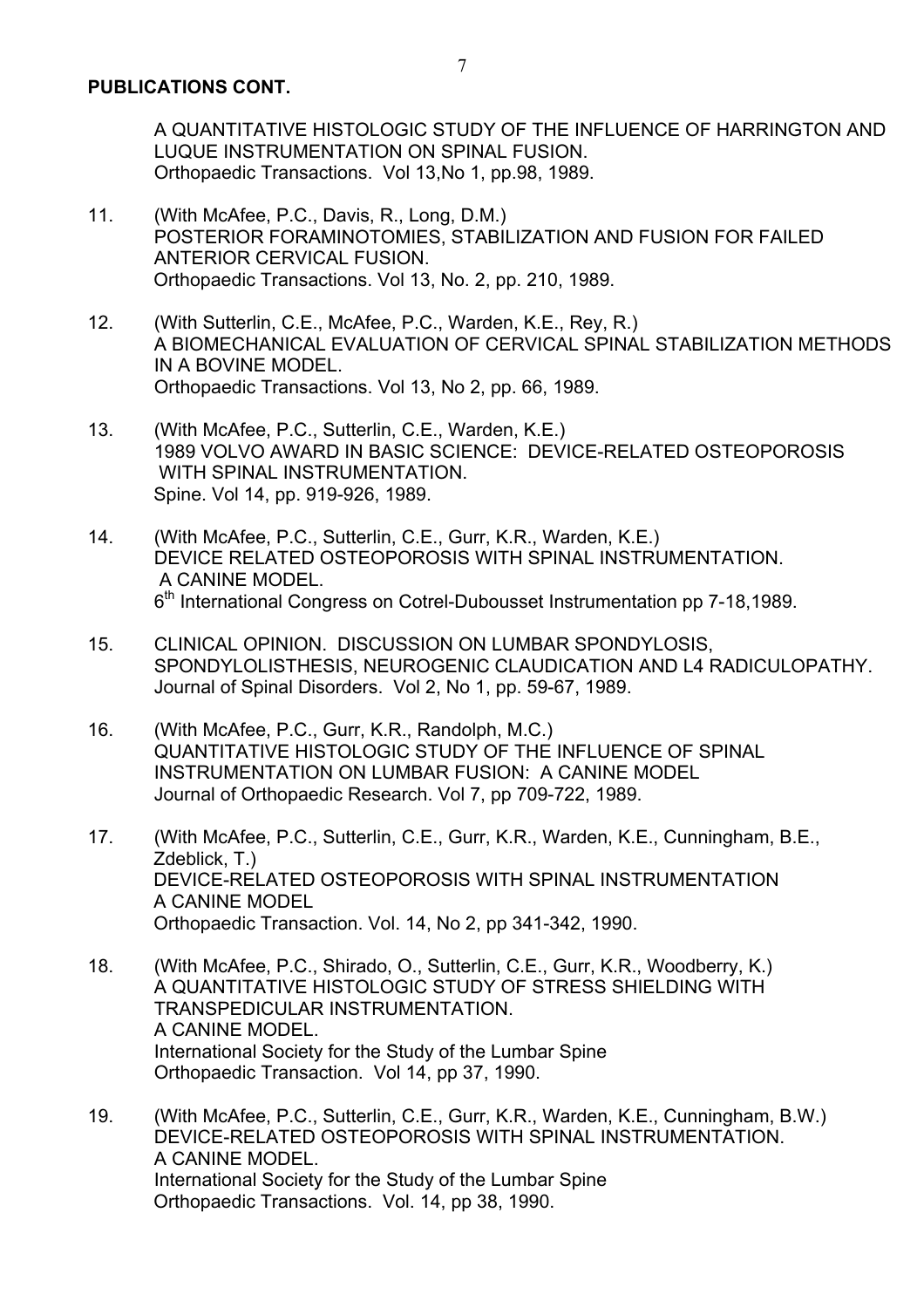#### **PUBLICATIONS CONT.**

- 20. (With McAfee, P.C., Long, D., David, R.F.) POSTERIOR FORAMINOTOMIES, STABILIZATION AND FUSION FOR FAILED ANTERIOR CERVICAL FUSION. Journal of Bone and Joint Surgery 72A, pp 1171-77, 1990.
- 21. (With McAfee, P.C., Sutterlin, C.E., Gurr, K.R., Warden, K.E., Cunningham, B.W.) THE EFFECT OF SPINAL IMPLANT RIGIDITY ON VERTEBRAL BONE DENSITY. Spine, Vol 16, No 6, pp 90-97, 1991.
- 22. EXTENDED ANTERIOR DECOMPRESSION FOR CERVICAL MYELOPATHY A.O.A. Bulletin, Vol 4, No 4, pp 4, 1992.
- 23. (With MacDougall, G.) DEGENERATIVE LUMBAR SPONDYLOLISTHESIS AND SPINAL CANAL STENOSIS. THE EFFECT OF SPINAL INSTRUMENTATION ON ARTHRODESIS. Proceedings Journal of Bone and Joint Surgery. Supp 1, p 25, 1993.
- 24. (With Ruff, S.J.) CERVICAL KYPHOSIS AND MYELOPATHY. TREATMENT BY ANTERIOR DECOMPRESSION AND FIBULAR GRAFTING. Proceedings Journal of Bone and Joint Surgery. Supp 1, p29, 1993.
- 25. SURGERY OF THE LUMBAR SPINE INTRAOPERATIVE COMPLICATIONS INCIDENCE, EFFECT AND PREVENTION. Aust. N.Z. Journal of Surgery, 1997 67, Supp. 1, A68.
- 26. (with Smith, N., Nadkarni, S.) ATLANTO-AXIAL ARTHRODESIS: A COMPARISON OF THE MODIFIED GALLIE TECHNIQUE VERSUS MAGERL TECHNIQUE. CLINICAL ORTHOPAEDICS AND RELATED RESEARCH Number 359, pp 126-135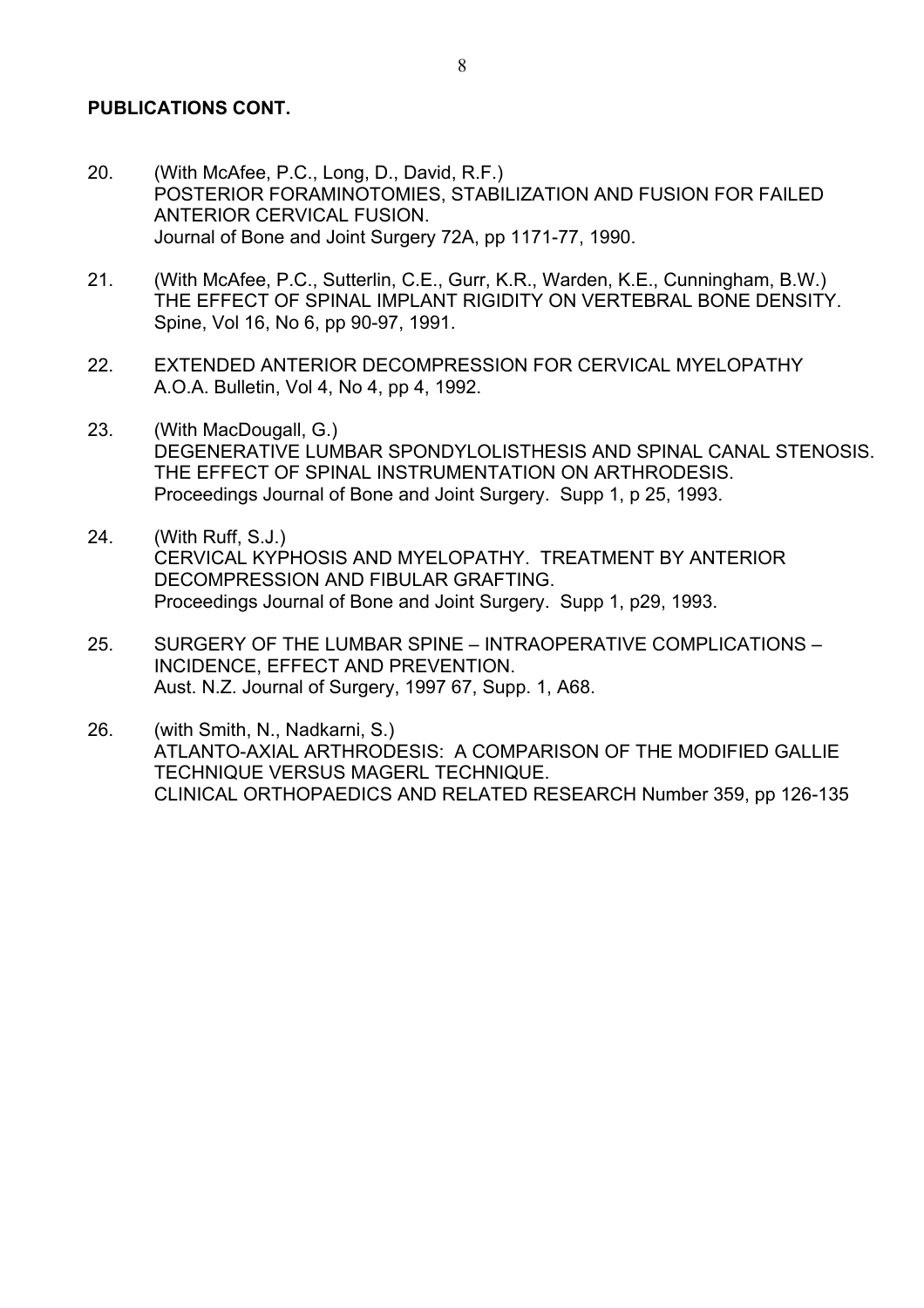#### **SCIENTIFIC EXHIBITS:**

#### **I.D. FAREY**

(With McAfee, P.C., Riley III, L., Sutterlin, C.E., Coe, J.D., Gurr, K.R) THE BIOMECHANICS, HISTOMORPHOMETRY AND NEUROLOGICAL EFFECTS OF PEDICLE FIXATION. Scoliosis Research Society, Baltimore, 1988.

#### **I.D. FAREY**

(With RAI, A) SURGICAL MANAGEMENT CERVICAL SPONDYLOTIC RADICULOPATHY AT THE CERVICOTHORACIC JUNCTION CERVICAL SPINE RESEARCH SOCIETY CHARLESTON 2000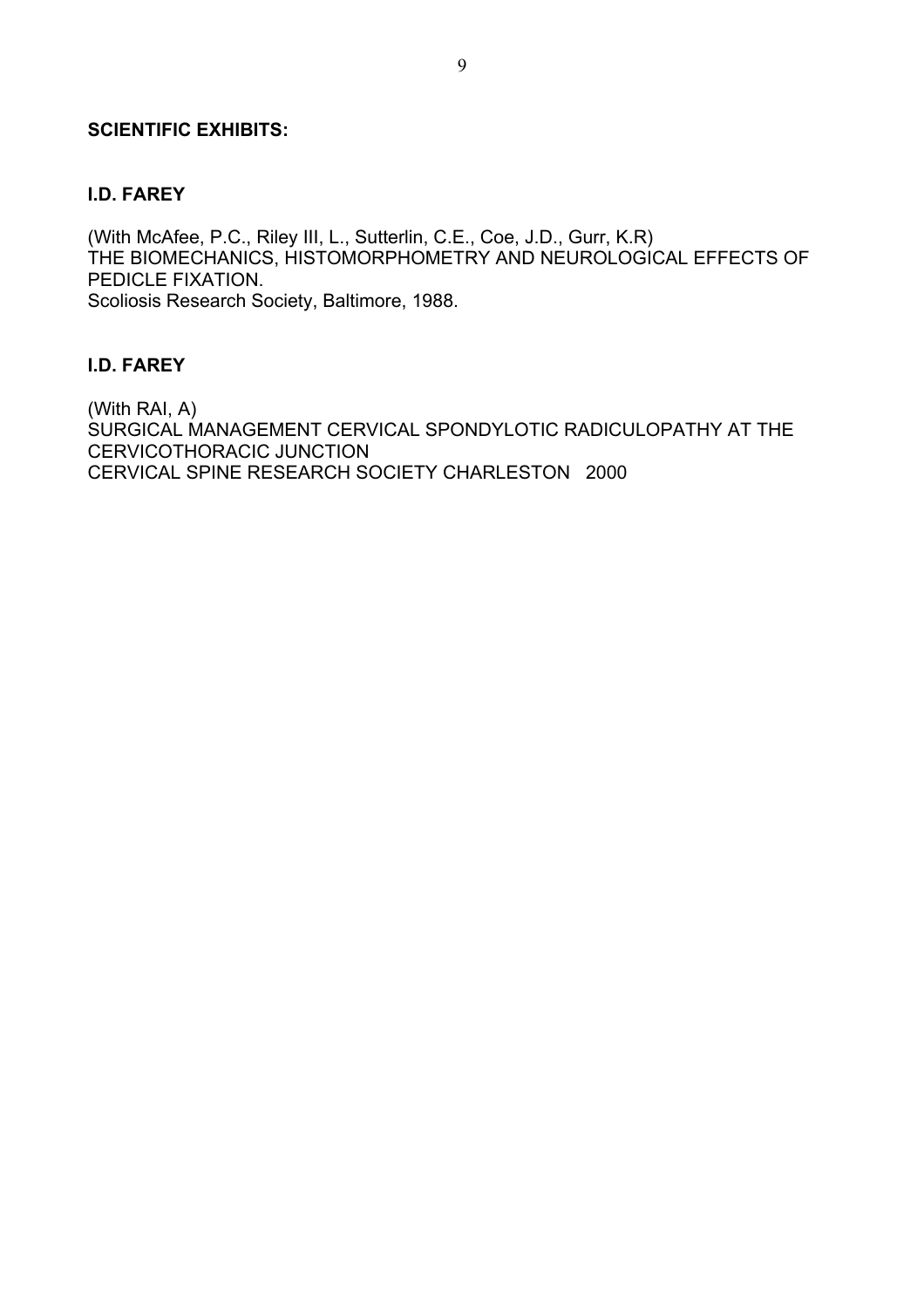#### **PAPERS PRESENTED TO MEDICAL AND SCIENTIFIC SOCIETIES:**

#### **I.D. FAREY**

"Limitations of Human Umbilical Vein Grafts", Royal Australian College of Surgeons' Registrars Scientific Meeting, 1982.

"Anterior Vertebrectomy for Quadriparesis Due to Cervical Burst Fractures with partial Cord Lesions", The Facet Club of Australia Meeting, Adelaide, 1985.

"Anterior Vertebrectomy for Quadriparesis Due to Cervical Burst Fractures", Combined Meeting of Australian and New Zealand Orthopaedic Association, 1986. "The Management of Skeletal Injury Associated with Vascular Trauma",

International Vascular Meeting, Sydney, 1985.

"Spontaneous Fusion of Cervical Facet Joints in Children", "The Facet Club of Australia" Meeting, Ayers Rock, 1986.

"Biomechanical Evaluation of Lumbar Spine Stabilization Methods: A Bovine Corpectomy Model", "Septieme Journale de la Pitie", Paris, June, 1988.

Guest Lecturer, L'Hospital de la Pitie Paris, France, June 1988. Current Research and Development in the Cervical Spine: Biomechanical Evaluation ofCervical Spine Stabilization methods. Anterior Retropharyngeal Approach to C1-2. One-Stage Anterior and Posterior Decompression.

Biomechanical Evaluation of Lumbar Spine Stabilization Methods. A Bovine Corpectomy Model, "Facet Club of Australia" Meeting, August, 1988.

Biomechanical, Roentgenographic and Quantitative Histological Analysis of Lumbar Spine Fusion, "The Facet Club of Australia" Meeting August, 1988.

A Quantitative Histological Study of the Influence of Spinal Instrumentation on Spinal Fusion: A Canine Model, "Scoliosis Research Society" Baltimore, Maryland, U.S.A., October, 1988.

Posterior Foraminotomy, Stabilization and Fusion for Failed Anterior Cervical Fusion, "Cervical Spine Research Society", Key Biscayne, Florida, U.S.A., December, 1988.

Posterior Foraminotomy, Stabilization and Fusion for Failed Anterior Cervical Fusion. "Australian Orthopaedic Association Meeting", September, 1989.

The use of Cotrel-Dubousset Instrumentation in Degenerative Disorder of the Lumbar spine. "Cotrel-Dubousset Instructional Course" Baltimore, U.S.A., December, 1989.

Biomechanics of the Posterior Cervical Spine. "AO Spine Course", Brisbane, Australia, April, 1992.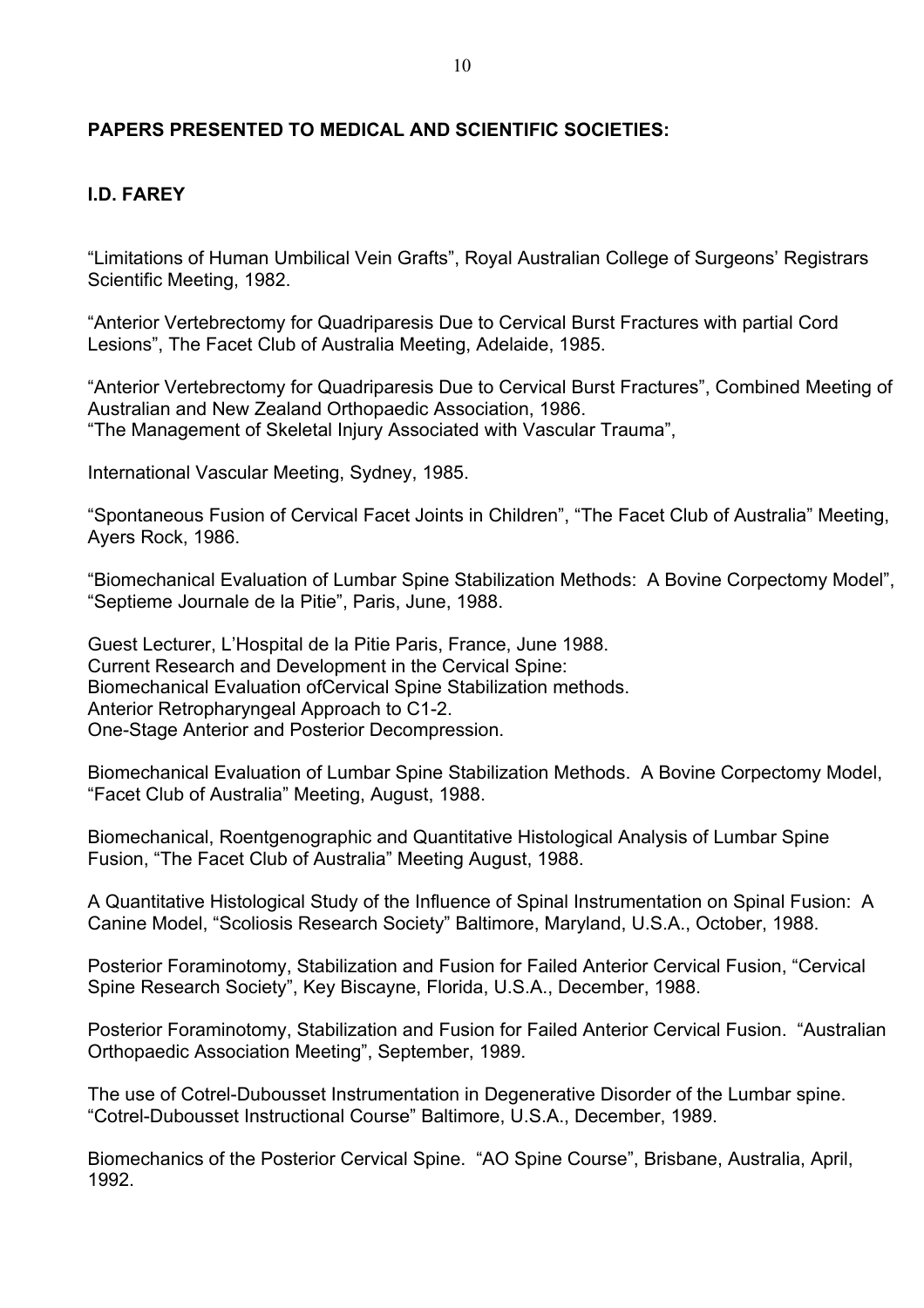#### **PAPERS PRESENTED TO MEDICAL AND SCIENTIFIC SOCIETIES cont..**

Internal Fixation of Odontoid Fractures. "Australian Neurosurgical Society Meeting", Townsville, Australia, July, 1992.

Degenerative Lumbar Spondylolisthesis and Spinal Canal Stenosis. The effect of spinal Instrumentation on Arthrodesis. "Spine Society Meeting," Adelaide, Australia, 1992.

Cervical Kyphosis and Myelopathy Treatment by Anterior Decompression and Fibular Grafting. "Spine Society Meeting", Adelaide, Australia, August, 1992.

Biomechanics of Pedicle Screw Fixation in the Lumbar Spine. "Spine Society Meeting", Adelaide, Australia, August, 1992.

Surgical Management of Failed Anterior Cervical Fusion, "Foundation of Spinal Studies" Royal Society of Medicine. London, England, September, 1992.

Surgical Management of Degenerative Spondylolisthesis and Spinal Canal Stenosis, "Foundation of Spinal Studies" Royal Society of Medicine, London, England, September, 1992.

Intraspinal Synovial Cysts of the Lumbar Spine. "Spine Society of Australia" June, 1993.

Surgical management of Cervical Spondylotic Radiculopathy at the Cervico-Thoracic Junction. "Spine Society of Australia" June 1993.

Cervical Kyphosis and Myelopathy Australian Orthopaedic Association Meeting, Adelaide. September 1993.

"Degenerative Spondylolisthesis Adjacent to Instrumented Spinal Fusions", Spine Society of Australia, Melbourne, May 1994.

"Occult Sacral Fractures with Radiculopathy", Spine Society of Australia, Broome, September 1995.

"Surgical Management of Cervical Spondylotic Myelopathy", Spine Society of Australia, Broome, September 1995.

"C1-C2 Fusion:Magerl Technique vs Modified Gallie Technique", Spine Society of Australia, September 1996.

"C1-C2 Fusion:Magerl Technique vs Modified Gallie Technique" Cervical Spine Research Society, West Palm Beach, Florida, December 1996.

"Surgery of the Lumbar Spine - Intraoperative Complications - Incidence, Effect and Prevention" Annual Scientific Congress, Royal Australian College of Surgeons Brisbane, May 1977.

"Biomechanics of Fractures and Dislocations of the cervical Spine" Combined Meeting of English Speaking Orthopaedic Associations. Auckland, New Zealand February 1998.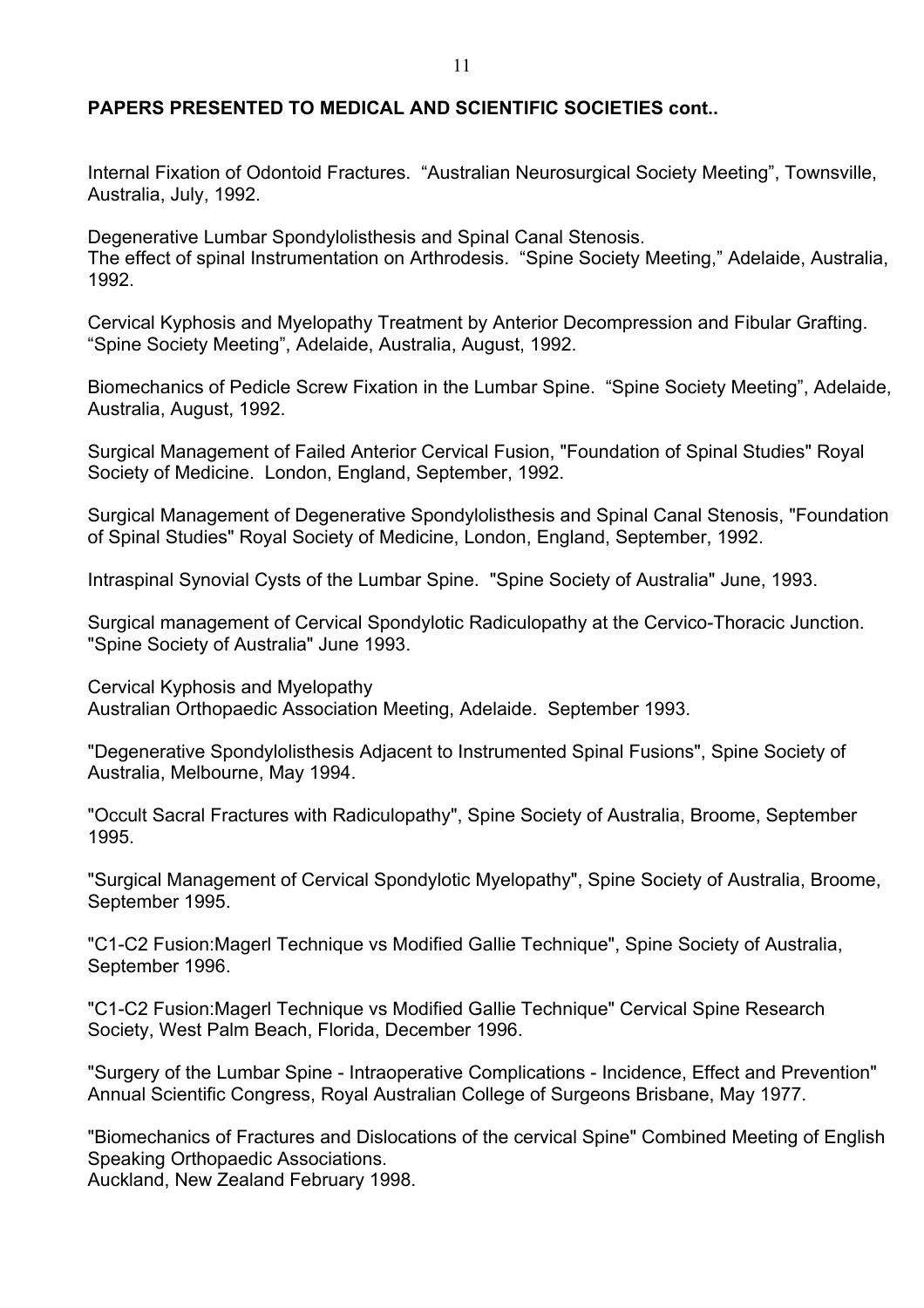#### **PAPERS PRESENTED TO MEDICAL AND SCIENTIFIC SOCIETIES cont….**

"Pathology, Pathomechanics and Surgery of Cervical Spondylosis" Combined Meeting of English Speaking Orthopaedic Association Auckland, New Zealand February 1998.

Anterior Surgery for Cervical Spondylotic Myelopathy Big Time Spine Meeting, Phuket, Thailand 1997, Queensland 1999.

Management of Failed Anterior Cervical Fusion (9/9)

- Comparison of Surgical Techniques for Atlanto-Axial Instability. (9/9)
- Surgical Management of Cervical Spondylotic Radiculopathy at the Cervico-Thoracic Junction Cervical Spine Research Society – London June 2000.

Posterior Instrumentation for Cervical Spine Disorders

International Orthopaedic Meeting Chengdu, China – April 2005.

Anterior surgery for Cervical Spondylotic Myelopathy Advances in Spine Meeting – Port Douglas, Australia August 2005.

Missed Cervical Spine Injuries Advances in Spine Meeting – Port Douglas, Australia August 2005.

Surgical Management of Cranial Settling in Rheumatoid Arthritis Elevating Best Practice in Spine Meeting – Brisbane November 2005

Natural History of Cervical Spine Disease in Rheumatoid Arthritis Elevating Best Practice in Spine Meeting – Brisbane November 2005

Techniques in Upper Cervical Spine Stabilisation. Elevating Best Practice in Spine Meeting – Brisbane November 2005

- Posterior Stabilisation Techniques in the Upper Cervical Spine Instructional Course Lecture Japanese Spinal Research Society – Tokyo April 2006
- Posterior Cervical Spine Fixation Techniques Elevating Best Practice in Spinal Surgery Meeting – Sydney August 2006
- Anterior Cervical Fusion Vs Total Disc Arthroplasty Depuy Spinal Meeting – Sydney November 2006

Principles of Management and Surgical Techniques for Cervical Spine Trauma Medtronic Spinal Meeting – Melbourne June 2007

Occipitocervical Fusion for Rheumatoid Arthritis Advances in Spine Meeting – Cairns Australia August 2007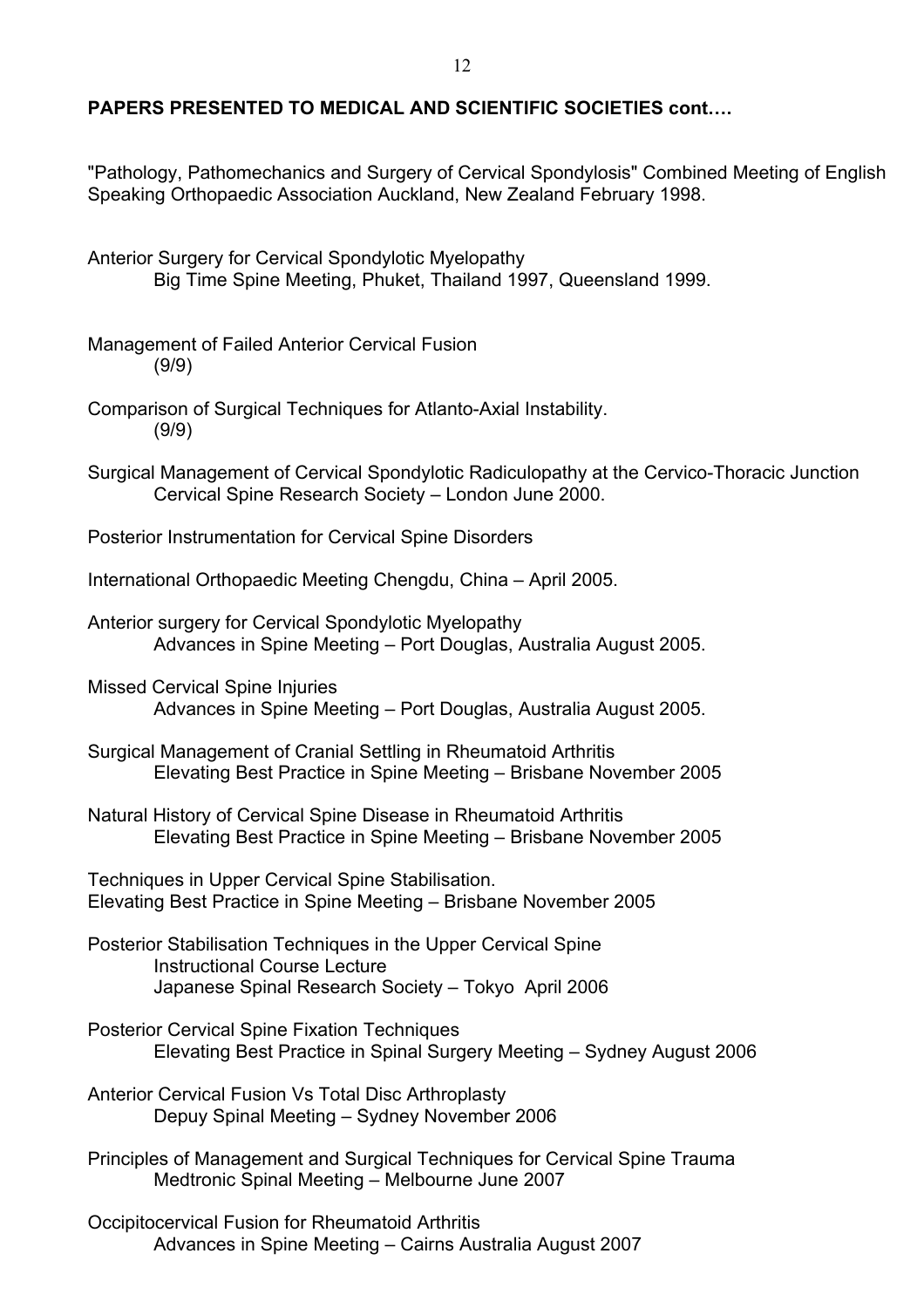#### **PAPERS PRESENTED TO MEDICAL AND SCIENTIFIC SOCIETIES cont….**

| Principles of Management and Techniques of Posterior Cervical Spine Instrumentation for<br>Trauma<br>Medtronic Spinal Meeting - Melbourne 2007                  |  |  |
|-----------------------------------------------------------------------------------------------------------------------------------------------------------------|--|--|
| Occipitocervical Fusion for Rheumatoid Arthritis<br>Advances in Spine Meeting - Port Douglas 2007                                                               |  |  |
| Occipitocervical Stabilisation and Fusion Outcomes<br>Asia Pacific Cervical Spine Research Society - Seoul 2007                                                 |  |  |
| <b>Techniques of Upper Cervical Spine Stabilisation</b><br>Asia Pacific Cervical Spine Research Society - Seoul 2007                                            |  |  |
| Injuries of the Upper Cervical Spine Recognition and Treatment<br>25 <sup>th</sup> Anniversary Cotrel Dubousset Instrumentation Meeting - Paris June 2008       |  |  |
| Management of Post Traumatic Kyphosis<br>25 <sup>th</sup> Anniversary Cotrel Dubousset Instrumentation Meeting - Paris June 2008                                |  |  |
| Surgical Management of Cervical Spondylotic Myelopathy<br><b>Instructional Course Lecture</b><br>Spine Society of Australia - Brisbane April 2009               |  |  |
| <b>Surgical Management of Cervical Kyphosis</b><br>Advances in Spine Meeting - August 2009                                                                      |  |  |
| <b>Anterior Screw Fixation for Odontoid Fractures</b><br>Advances in Spine Meeting - August 2009                                                                |  |  |
| The Natural History of Cervical Spondylotic Myelopathy<br>Advances in Spine Meeting - August 2009                                                               |  |  |
| Challenges with Upper Cervical Spine and Occipital Fixation<br>Spine Society of Australia Meeting - 10 <sup>th</sup> April 2010                                 |  |  |
| <b>Financial Security in Retirement</b><br>Australian Orthopaedic Association Continuing Education Meeting -<br>Melbourne, Australia 15 <sup>th</sup> July 2010 |  |  |
| <b>Techniques of Cervical Spine Lateral Mass Fixation</b><br>All India Institute of Medical Sciences - New Delhi, India                                         |  |  |
| Atlanto-axial Stabilisation and Fusion<br>All India Institute of Medical Sciences - New Delhi, India                                                            |  |  |
| Fixation Techniques in Upper Cervical Spine and Outcomes<br>Indo-Germany Orthopaedic Foundation Meeting - Chennai, India 30 <sup>th</sup> July 2010             |  |  |
| <b>Upper Cervical Spine Injuries: Identification Management</b><br>Medtronic Horizons Spine Meeting - Sydney, Australia 1 <sup>st</sup> November 2010           |  |  |
|                                                                                                                                                                 |  |  |

Management of Post-Traumatic Cervical Spine Kyphosis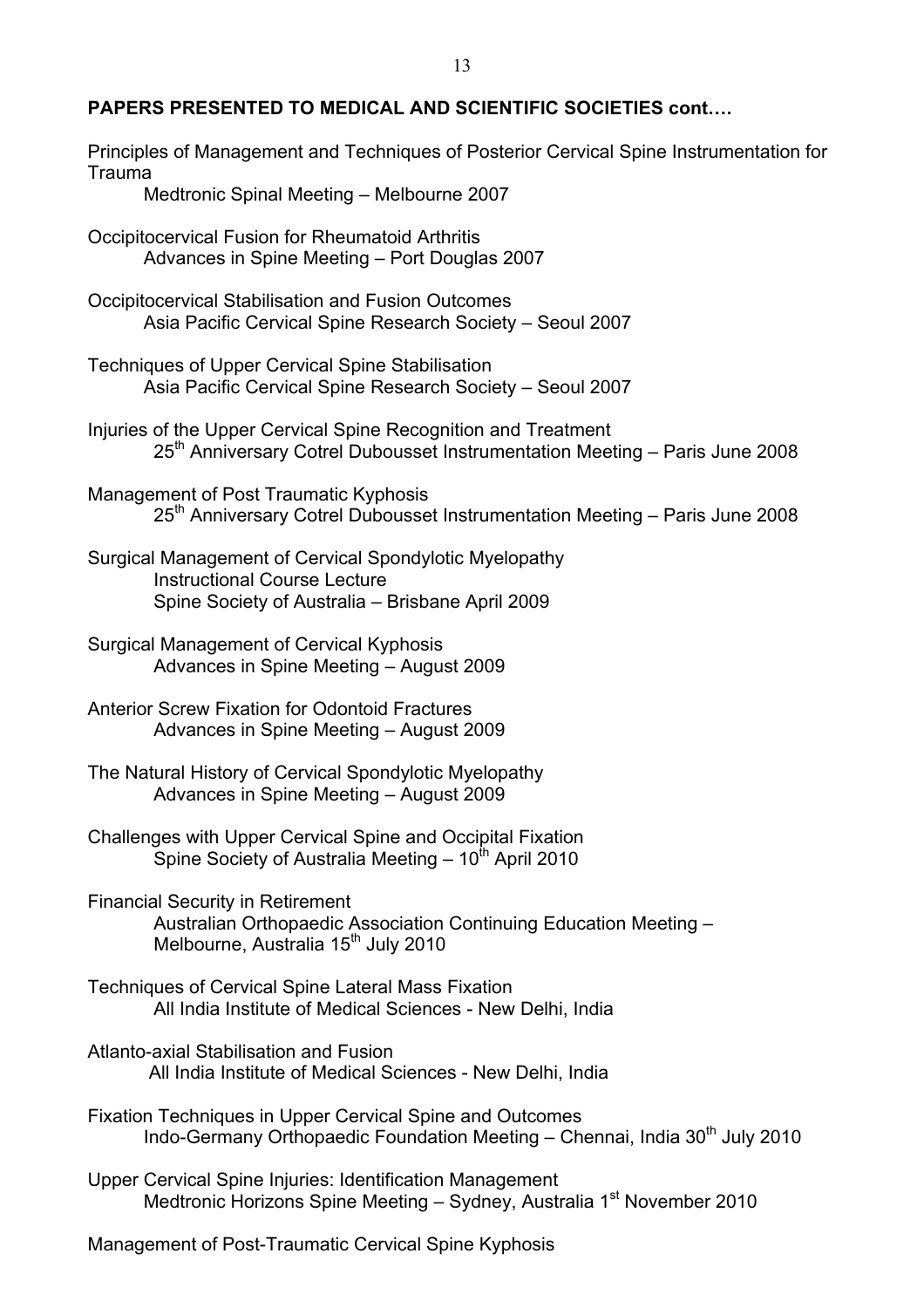#### **PAPERS PRESENTED TO MEDICAL AND SCIENTIFIC SOCIETIES cont….**

Medtronic Horizons Spine Meeting – Sydney, Australia 1<sup>st</sup> November 2010

Occipitocervical Fusion Techniques and Outcomes Asia Pacific Cervical Spine Society – Seoul, Korea 3rd November 2010

Cerebellar Haemorrhage Following Incidental Durotomy during Lumbar Decompression and Fusion and Literature Review

Spine Society of Australia Meeting  $-28<sup>th</sup>$  April 2012

Occipitocervical and Atlanto-axial Fusion Techniques K2M Complex Spine Meeting  $-24<sup>th</sup>$  November 2012

Subaxial Cervical Spine Injuries and Management Australian Orthopaedic Association Teaching Programme - 25<sup>th</sup> March 2014

Financial Security in Retirement Ramsay Health Conference - Bowral, Australia 24<sup>th</sup> May 2014

Occipitocervical Fusion Techniques and Outcomes K2M Deformity Down Under Meeting – Sydney, Australia 29<sup>th</sup> August 2014